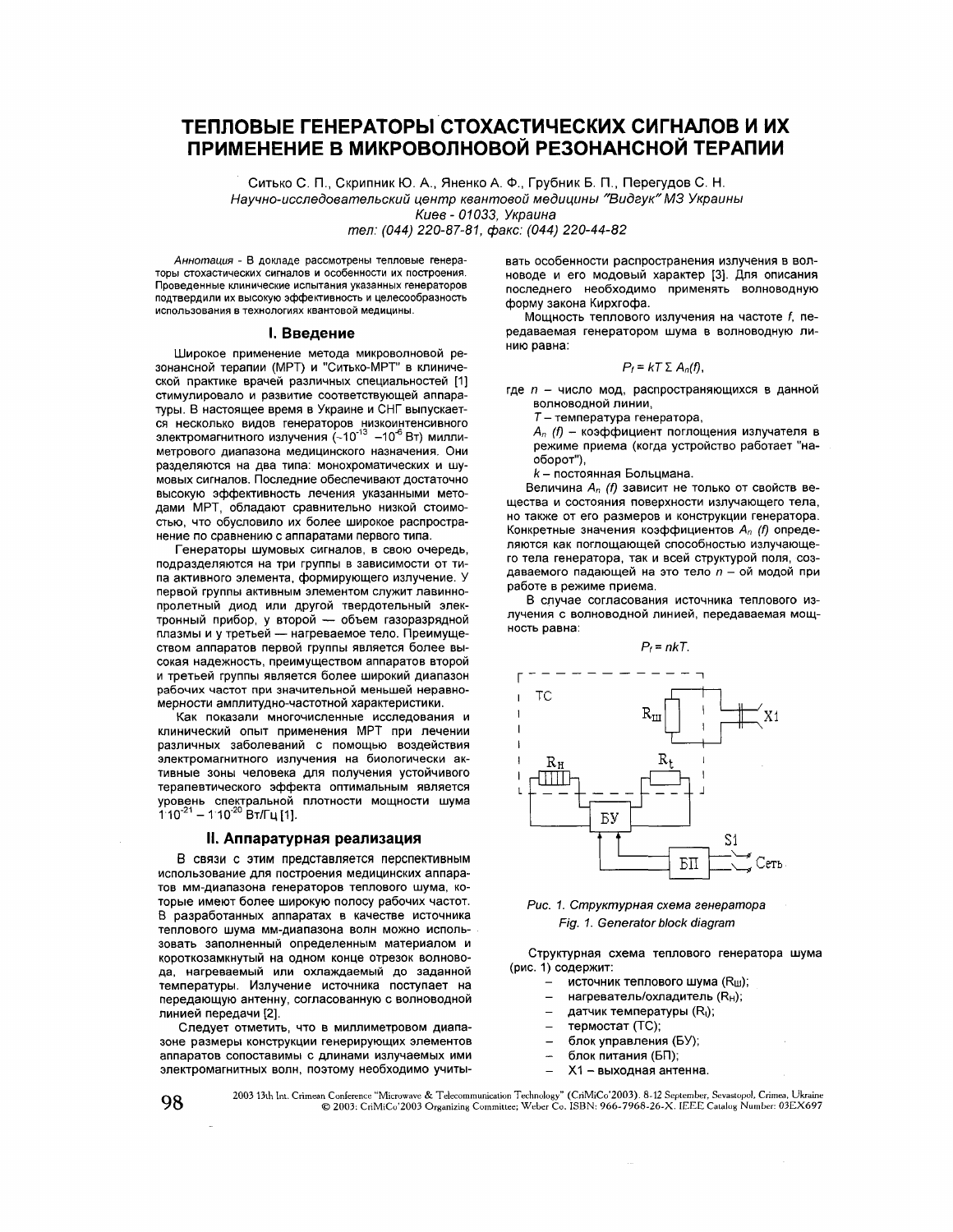Источник шума миллиметрового диапазона  $R_{00}$ подключается с помощью волноводной линии к выходной антенне устройства X1.

В работе [4] были исследованы излучательные характеристики ряда минералов. Излучательная способность различных материалов определяется свойствами составляющих их частиц и зависит от длины волны излучения. Наиболее высокая излучательная способность у нефрита, оникса, агата, мрамора, гранита. Так, при нагревании до 60°С гранит, например, обладает излучательной способностью, обеспечивающей на выходе антенны X1 уровень спектральной плотности мощности шума (СПМШ),<br>равный 0,9 10<sup>-20</sup> Вт/Гц. На рис. 2 изображена зависимость уровня спектральной плотности выходной мощности электромагнитного излучения от температуры источника шума, выполненного из гранита. Зависимость является практически линейной.





Подбирая материал источника теплового шума и его температуру, можно осуществить режим как положительного, так и отрицательного потока электромагнитного излучения. В первом случае энергия электромагнитного излучения передается от генератора к объекту (входному тракту измерительной установки, биологически активной зоне кожной поверхности пациента и т.п.), а во втором случае - от объекта к генератору.

С учетом изложенных выше положений были разработаны соответственно аппараты "Порог-ВТ" и "Порог-НТ" [5]. Материалом рабочего элемента, источника излучения, служил минерал, который нагревался до температуры +80°С и охлаждался до -10°С Диапазон их рабочих частот составил 37-78 ГГц, уровень спектральной плотности мощности шума на выходе -(3,5-9) 10<sup>-21</sup> Вт/Гц, неравномерность мощности неполяризованного выходного излучения - ± 2 дБ.

Измерение спектральной плотности мощности стохастических сигналов проводилось при помощи высокочувствительных радиометрических установок миллиметрового диапазона НУ-1, НУ-2 с флуктуаци-<br>онной чувствительностью ~ 3 10<sup>-22</sup> Вт/Гц, аттестованных Украинским центром стандартизации, сертификации и метрологии. Установки созданы с использованием технических решений, рассмотренных в [6].

По сравнению с генераторами на твердотельных приборах тепловые аппараты обладают более широким диапазоном частот (примерно в 2-2,5 раза), а по сравнению с аппаратами, использующими газовый разряд, - большим сроком службы вследствие значительного снижения рабочей температуры источника и интенсивности процессов переноса. Следует отметить, что конструкция рассмотренных аппаратов по сравнению с прототипами упростилась, а себестоимость снизилась, что расширяет возможности их применения в практической медицине.

## **III. Медицинское применение**

Разработанные тепловые генераторы прошли клинические испытания в НИЦ квантовой медицины "Видгук" МЗ Украины. Показания к их применению были стандартными для аппаратов данного класса и объяснялись невозможностью подобрать резонансные частоты воздействующего электромагнитного излучения вследствие возраста или состояния больных, не позволяющих им оценить субъективные реакции. В то же время, учитывая отличия в принципах работы предложенных аппаратов, были уточнены особенности применения каждого из них.

В частности, генераторы "Порог-ВТ" применялись для лечения пациентов по стандартным методикам МРТ, разработанным в клинике НИЦ "Видгук". Клиническая эффективность этих аппаратов оказалась примерно такой же, как и использовавшихся ранее. В то же время было установлено, что в процессе лечения несколько чаще, чем при использовании обычных генераторов наблюдались сенсорные реакции (у 62% больных против 42% при использовании обычных аппаратов). Характер и содержание этих реакций не отличались от обычно наблюдаемых при MPT.

Методики лечения с использованием "Порога-НТ" отличались тем, что данные генераторы включались в обычную схему лечения как дополнительные. Показания к их применению определялись с учетом состояния функции органов, пораженных патологическим процессом, и ставились только в тех случаях, когда у пациента наблюдались явления гиперфункции какого-либо органа или системы, что в терминах восточной медицины определялось как "синдром избытка". Эти генераторы использовались также при повышенной психоэмоциональной активности, патологическом ускорении обменных процессов, в частности, при некоторых эндокринных заболеваниях. Для воздействия выбирались зоны и точки меридианов, корреспондирующие информацию об органе или системе, имеющей "синдром избытка".

## **IV. Заключение**

Изучена возможность создания аппаратов низкоинтенсивного электромагнитного излучения на основе генераторов теплового шума. В конструкциях разработанных аппаратов учтены излучательные способности различных материалов и особенности согласования источников теплового электромагнитного шума с излучающей антенной.

В зависимости от температуры источника теплового излучения можно формировать поток электромагнитной энергии как от генератора к биологически активной зоне, так и в обратном направлении.

На этом принципе были разработаны и прошли клинические испытания аппараты "Порог-ВТ" (прямой поток энергии) и "Порог-НТ" (обратный поток энергии).

Использование тепловых генераторов позволяет создавать широкополосные лечебные приборы для технологий квантовой медицины. Этот тип генераторов существенно расширяет лечебные возможности, в частности, при лечении заболеваний, сопровождающихся гиперфункцией какого-либо органа или системы.

2003 13th Int. Crimean Conference "Microwave & Telecommunication Technology" (CriMiCo'2003). 8-12 September, Sevastopol, Crimea, Ukraine @ 2003: CriMiCo'2003 Organizing Committee; Weber Co. ISBN: 966-7968-26-X. IEEE Catalog Number: 03EX697